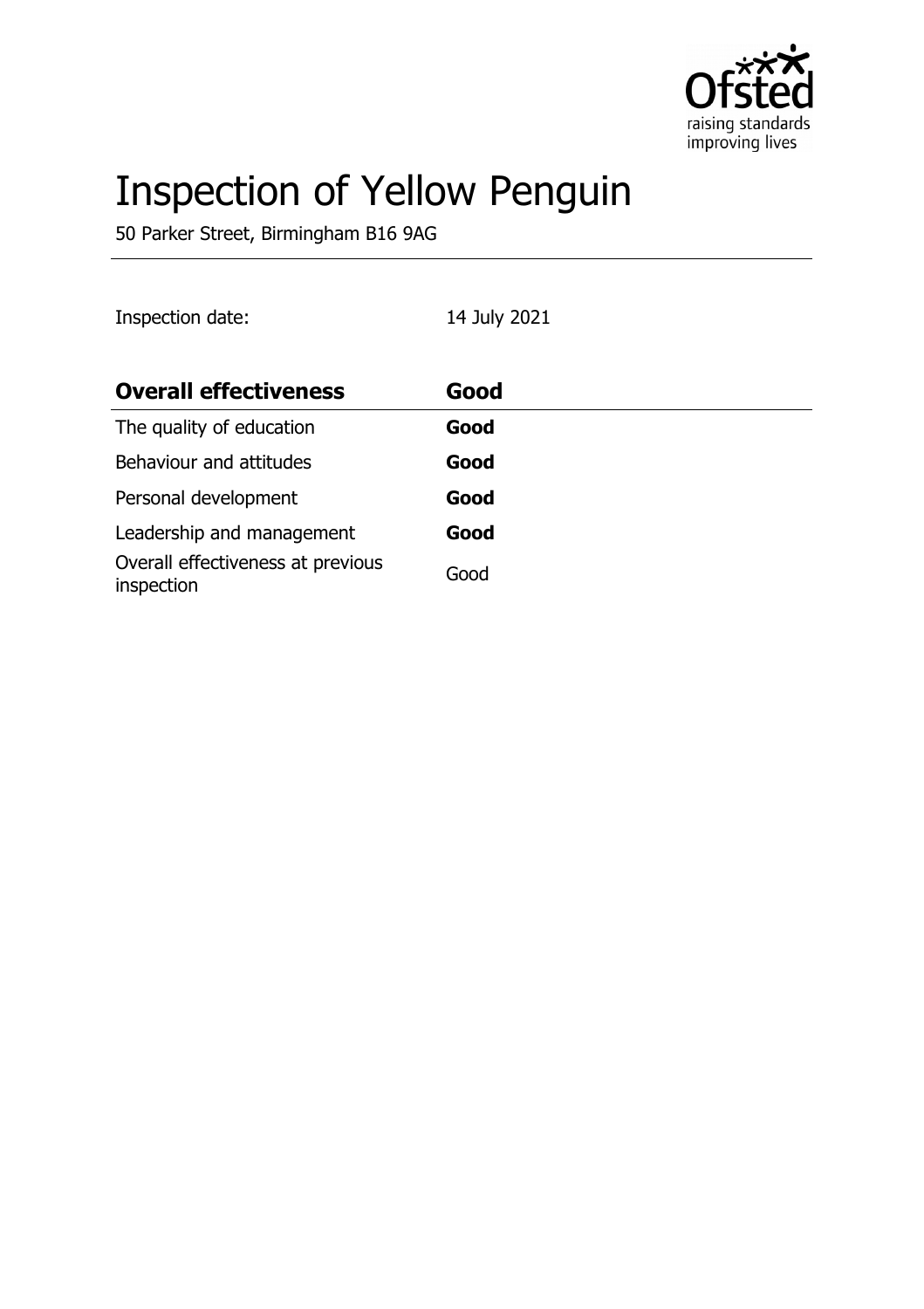

# **What is it like to attend this early years setting?**

#### **The provision is good**

Children are happy and thrive in this welcoming nursery. They settle in quickly and have adapted well to the necessary changes as a result of the COVID-19 (coronavirus) pandemic, including saying 'goodbye' to their parents at the entrance and confidently go to their key person. Children have warm and affectionate relationships with staff. They feel safe and secure and have lovely interactions with staff and each other. Children who speak English as an additional language are supported extremely well to develop their communication and language skills. For example, staff learn simple words in children's home language. Children of all ages effectively use Makaton signing. Children's learning is supported well because staff follow their interest right from the start. When a child finds a spider in the garden staff quickly engage in their play as they explore, 'Mrs skinny legs'.

Children are confident and independent learners. They have good opportunities to practise their mark making. This helps them develop early writing skills. For example, children enjoy making marks with chalk or in sand. This develops into children starting to form the letters in their name. They use paint to make marks and patterns with cars or cover their bodies in paint. Children play outdoors daily which supports their physical development, particularly for those who do not have a garden. For example, they develop a love of the natural world and all its wonder and use a sloped climbing wall to develop their physical skills. Children go on daily outings within the local area to the shops or local reservoir, listen for sounds in the environment and collect natural objects. Children are very well behaved and engaged in their learning. They learn and use good manners from an early age and show respect for others.

#### **What does the early years setting do well and what does it need to do better?**

- $\blacksquare$  Staff have a good understanding of what children already know and what they need to learn next. They plan effectively to ensure children make progress in their learning. Children, including those with special educational needs and/or disabilities, make good progress as a result. Additional funding is used effectively to provide the targeted resources and experiences some children require to thrive and develop. This means that gaps in learning close quickly and children are well prepared for the next stage in their lives.
- Children make good progress across all areas of learning, due to a well-designed curriculum. Staff provide activities that keep children motivated to learn. For example, all children access a wide selection of sensory resources, such as real food in the home corner, pasta and flour play.
- $\blacksquare$  Staff have a good knowledge of their individual key children, including their development, care needs and what makes them unique. When a child shows interest in cars, staff introduce cars into painting activities and outdoor play.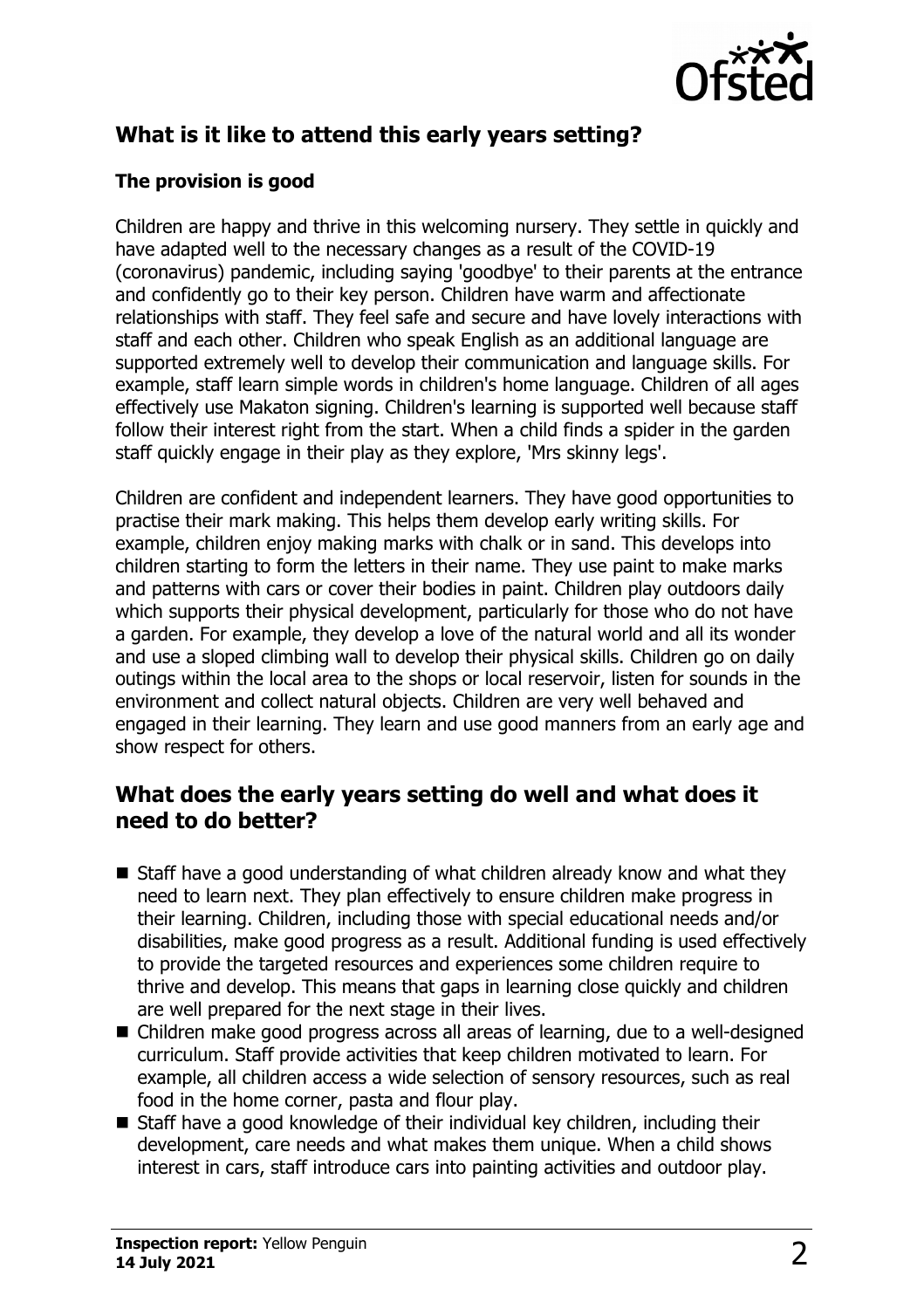

Staff are attentive to children's needs and recognise when they need additional emotional support. For example, when new babies are coming into the family, children are taken into the baby room to give them the experience of playing with babies.

- $\blacksquare$  Staff provide activities that help children prepare for their eventual move to school, such as using pinecones, shells, stones and twigs, as they encourage children to learn about symmetry. However, occasionally, staff fail to hold children's interest because planned activities are not pitched at the right level and, as a result, some children quickly lose interest.
- The manager provides regular ongoing training and supervision for staff and promptly identifies any weaknesses in practice. Staff are encouraged to research ideas for activities to share on their group's social media page, which they all actively take part in over the weekend. This shows they have a genuine passion and enthusiasm for their work with children. However, there is scope for further improvement in helping the less experienced staff to gain an understanding of how to support children's learning even better.
- $\blacksquare$  Staff build good relationships with parents and communicate effectively about children's learning and development. Parents speak very highly of the staff and say they are 'brilliant' and they would not take their child anywhere else. They talked about how supportive staff have been, particularly during the COVID-19 pandemic when staff kept in contact with them, giving them ideas for activities they could do at home to support their children.
- $\blacksquare$  The manager has an ambitious vision for the nursery and continuously seeks ways to improve the nursery. She works closely with the provider and the staff team to identify improvements to enhance the experiences for children. For example, there are plans to develop the outdoor provision to offer a mud kitchen and growing area. Training for staff on forest schools is also planned to enhance the outdoor learning opportunities for children.

# **Safeguarding**

The arrangements for safeguarding are effective.

Staff are very knowledgeable about child protection matters. They fully understand how to keep children safe and confidently identify the possible signs that a child may be at risk. Staff keep their knowledge up to date by attending regular training and discussing a variety of scenarios about safeguarding. Thorough procedures and checks are in place for the recruitment of suitable staff. All staff are required to complete a declaration to confirm their ongoing suitability to work with children, including when they sign in daily. New staff receive a clear induction before they start to ensure they fully understand their roles and responsibilities. This helps to keep children safe.

### **What does the setting need to do to improve?**

**To further improve the quality of the early years provision, the provider should:**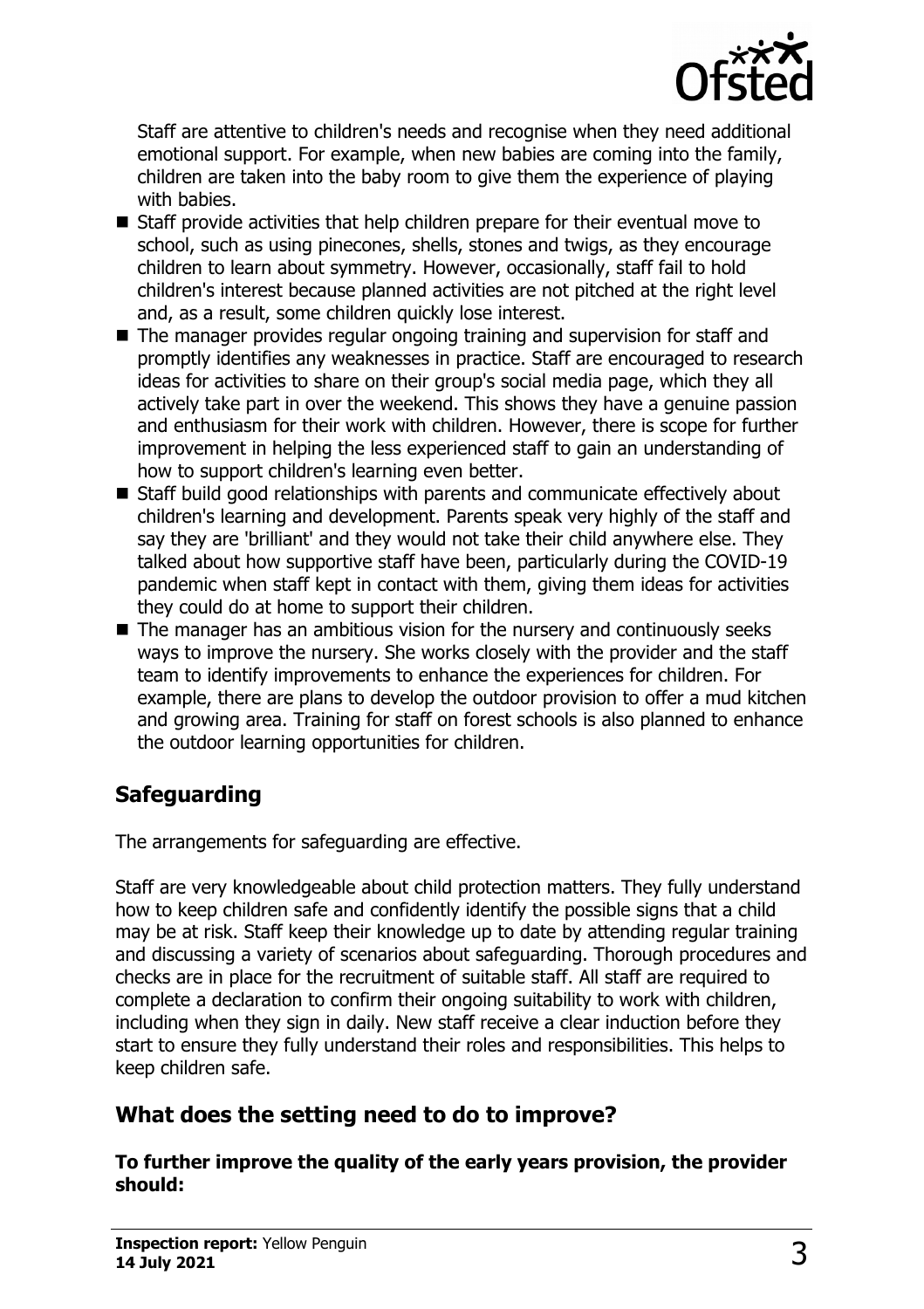

- n strengthen staff's understanding of ways to adjust planned activities which hold children's interest and helps them make even more progress
- $\blacksquare$  continue to focus staff training and development more sharply on helping the less experienced staff develop an even better knowledge of how to support children's learning.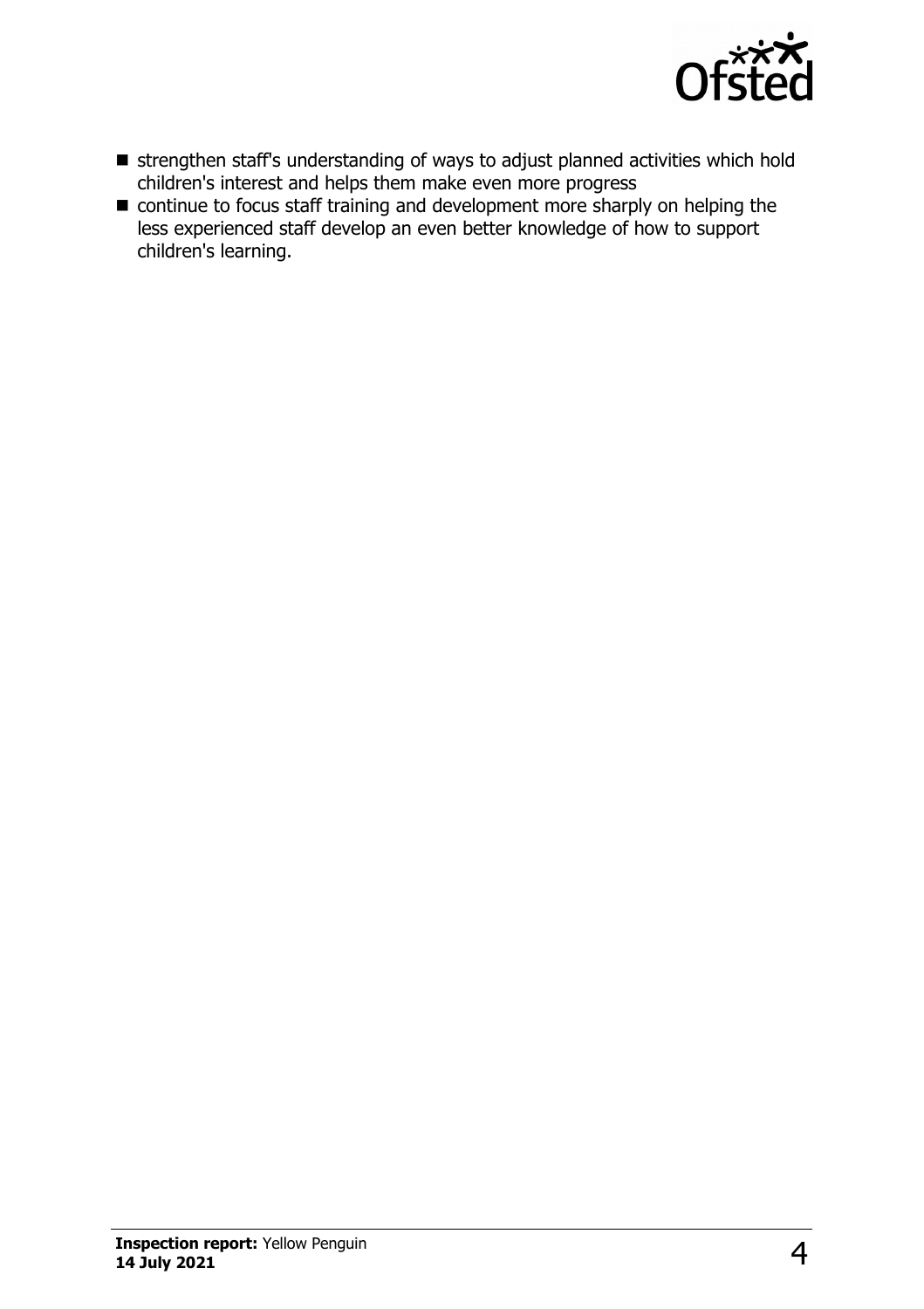

| <b>Setting details</b>                              |                                                                                      |
|-----------------------------------------------------|--------------------------------------------------------------------------------------|
| Unique reference number                             | EY543756                                                                             |
| <b>Local authority</b>                              | Birmingham                                                                           |
| <b>Inspection number</b>                            | 10201541                                                                             |
| <b>Type of provision</b>                            | Childcare on non-domestic premises                                                   |
| <b>Registers</b>                                    | Early Years Register, Compulsory Childcare<br>Register, Voluntary Childcare Register |
| Day care type                                       | Full day care                                                                        |
| Age range of children at time of<br>inspection      | $1$ to $5$                                                                           |
| <b>Total number of places</b>                       | 53                                                                                   |
| Number of children on roll                          | 51                                                                                   |
| Name of registered person                           | Parker Street Daycare Ltd                                                            |
| <b>Registered person unique</b><br>reference number | RP543755                                                                             |
| Telephone number                                    | 0121 448 2022                                                                        |
| Date of previous inspection                         | 9 January 2019                                                                       |

### **Information about this early years setting**

Yellow Penguin registered in 2017. The nursery employs nine members of childcare staff. Of these, eight hold early years qualifications from level 2 to level 6. The nursery opens from Monday to Friday all year round. Sessions are from 7.30am to 6pm. The nursery provides funded early education for two-, three- and four-yearold children.

# **Information about this inspection**

#### **Inspector**

Jennifer Turner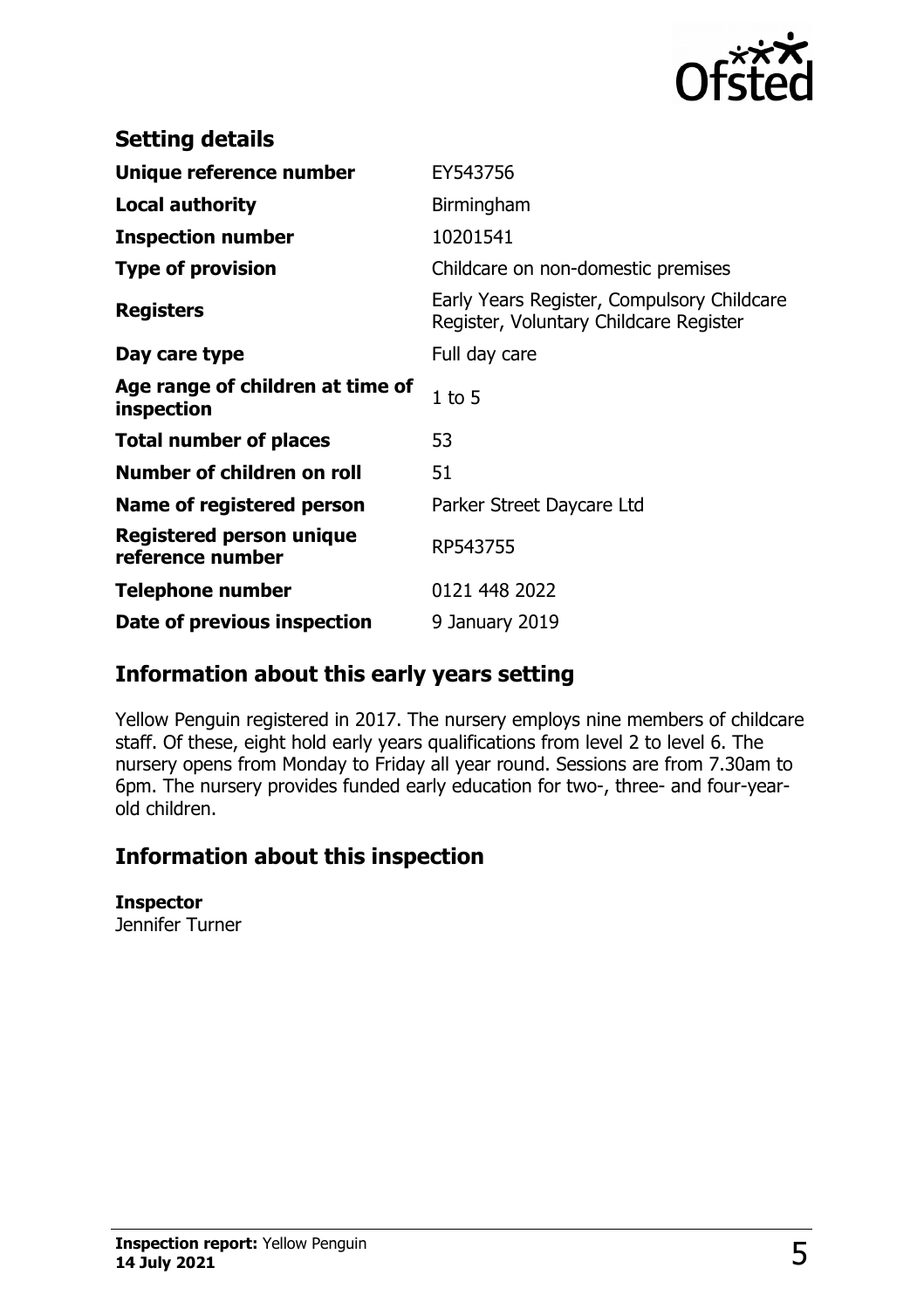

#### **Inspection activities**

- $\blacksquare$  This was the first routine inspection the provider received since the COVID-19 (coronavirus) pandemic began. The inspector discussed the impact of the pandemic with the provider and has taken that into account in their evaluation of the provider.
- $\blacksquare$  The inspector carried out a joint observation with the nursery manager to observed interactions between staff and children during activities and to assess the impact of teaching on children's learning.
- $\blacksquare$  The inspector spoke to staff and children at appropriate times during the inspection.
- $\blacksquare$  The inspector held a meeting with the provider and manager. She reviewed a variety of documents, including suitability checks, qualifications, first-aid certificates and policies.
- $\blacksquare$  The inspector spoke to a number of parents during the inspection and took account of their views.

We carried out this inspection under sections 49 and 50 of the Childcare Act 2006 on the quality and standards of provision that is registered on the Early Years Register. The registered person must ensure that this provision complies with the statutory framework for children's learning, development and care, known as the early years foundation stage.

If you are not happy with the inspection or the report, you can [complain to Ofsted.](http://www.gov.uk/complain-ofsted-report)